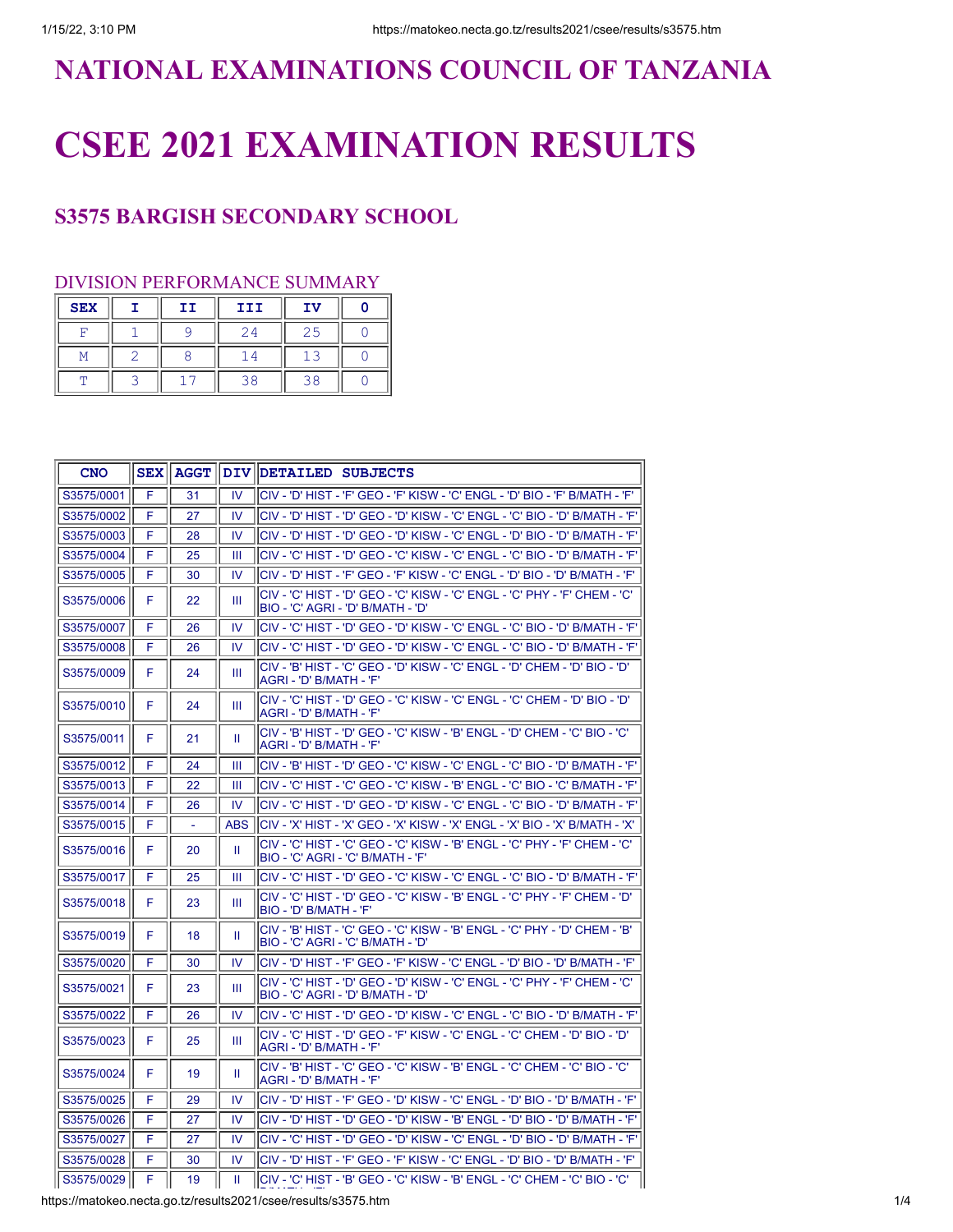|            |    |    |              | IB/MATH - 'F'                                                                                                               |
|------------|----|----|--------------|-----------------------------------------------------------------------------------------------------------------------------|
|            |    |    |              | <sup>I</sup> CIV - 'B' HIST - 'C' GEO - 'C' KISW - 'A' ENGL - 'C' PHY - 'D' CHEM - 'B'                                      |
| S3575/0030 | F  | 17 | $\mathbf{I}$ | IBIO - 'C' AGRI - 'C' B/MATH - 'C'<br>lCIV - 'C' HIST - 'D' GEO - 'C' KISW - 'B' ENGL - 'C' PHY - 'F' CHEM - 'D'            |
| S3575/0031 | F  | 22 | Ш            | IBIO - 'C' B/MATH - 'F'                                                                                                     |
| S3575/0032 | F  | 23 | Ш            | CIV - 'C' HIST - 'D' GEO - 'D' KISW - 'B' ENGL - 'C' PHY - 'F' CHEM - 'C'<br>IBIO - 'D' AGRI - 'D' B/MATH - 'F'             |
| S3575/0033 | F  | 27 | <b>IV</b>    | ICIV - 'C' HIST - 'F' GEO - 'D' KISW - 'C' ENGL - 'C' BIO - 'D' B/MATH - 'F'                                                |
| S3575/0034 | F  | 27 | IV           | lCIV - 'С' HIST - 'F' GEO - 'D' KISW - 'С' ENGL - 'С' ВІО - 'D' В/МАТН - 'F'                                                |
| S3575/0035 | F  | 28 | IV           | lCIV - 'C' HIST - 'D' GEO - 'D' KISW - 'C' ENGL - 'D' BIO - 'F' B/MATH - 'F'                                                |
| S3575/0036 | F  | 27 | IV           | <sup> </sup> CIV - 'C' HIST - 'F' GEO - 'C' KISW - 'C' ENGL - 'D' BIO - 'D' B/MATH - 'F'                                    |
| S3575/0037 | F  | 20 | Ш            | CIV - 'C' HIST - 'C' GEO - 'C' KISW - 'B' ENGL - 'C' CHEM - 'C' BIO - 'C'<br> AGRI - 'C' B/MATH - 'F'                       |
| S3575/0038 | F  | 27 | IV           | lCIV - 'C' HIST - 'F' GEO - 'D' KISW - 'C' ENGL - 'D' CHEM - 'D' BIO - 'D'<br>IB/MATH - 'F'                                 |
| S3575/0039 | F  | 25 | Ш            | ICIV - 'C' HIST - 'D' GEO - 'C' KISW - 'C' ENGL - 'D' BIO - 'C' B/MATH - 'F'                                                |
| S3575/0040 | F  | 23 | Ш            | CIV - 'C' HIST - 'C' GEO - 'C' KISW - 'B' ENGL - 'D' BIO - 'C' B/MATH - 'F'                                                 |
| S3575/0041 | F  | 27 | <b>IV</b>    | 'ס' - O' HIST - 'F' GEO - 'D' KISW - 'C' ENGL - 'D' CHEM - 'D' BIO - 'D'<br>IB/MATH - 'F'                                   |
| S3575/0042 | F  | 19 | Ш            | CIV - 'C' HIST - 'C' GEO - 'C' KISW - 'A' ENGL - 'C' PHY - 'F' CHEM - 'C'<br>IBIO - 'C' B/MATH - 'F'                        |
| S3575/0043 | F  | 30 | IV           | <sup>I</sup> CIV - 'D' HIST - 'F' GEO - 'D' KISW - 'C' ENGL - 'D' BIO - 'F' B/MATH - 'F'                                    |
| S3575/0044 | F  | 25 | Ш            | CIV - 'C' HIST - 'C' GEO - 'D' KISW - 'C' ENGL - 'C' BIO - 'D' B/MATH - 'F'                                                 |
| S3575/0045 | F  | 24 | Ш            | lCIV - 'C' HIST - 'F' GEO - 'C' KISW - 'C' ENGL - 'C' PHY - 'F' CHEM - 'C'<br>IBIO - 'D' B/MATH - 'F'                       |
| S3575/0046 | F  | 26 | 1V           | ICIV - 'C' HIST - 'D' GEO - 'D' KISW - 'C' ENGL - 'C' BIO - 'D' B/MATH - 'F'                                                |
| S3575/0047 | F  | 26 | IV           | 'CIV - 'C' HIST - 'C' GEO - 'D' KISW - 'C' ENGL - 'D' BIO - 'D' B/MATH - 'F                                                 |
| S3575/0048 | F  | 23 | Ш            | CIV - 'B' HIST - 'D' GEO - 'C' KISW - 'B' ENGL - 'C' BIO - 'D' B/MATH - 'F'                                                 |
| S3575/0049 | F  | 25 | Ш            | lCIV - 'C' HIST - 'D' GEO - 'D' KISW - 'C' ENGL - 'D' CHEM - 'C' BIO - 'D'<br>AGRI - 'D' B/MATH - 'F'                       |
| S3575/0050 | F  | 23 | Ш            | 'CIV - 'C' HIST - 'D' GEO - 'D' KISW - 'B' ENGL - 'D' CHEM - 'C' BIO - 'C<br> AGRI - 'D' B/MATH - 'F'                       |
| S3575/0051 | F  | 21 | Ш            | lCIV - 'B' HIST - 'C' GEO - 'C' KISW - 'B' ENGL - 'C' BIO - 'C' B/MATH - 'F'                                                |
| S3575/0052 | F  | 22 | Ш            | CIV - 'C' HIST - 'C' GEO - 'C' KISW - 'B' ENGL - 'C' BIO - 'C' B/MATH - 'F'                                                 |
| S3575/0053 | F  | 28 | IV           | lCIV - 'С' HIST - 'F' GEO - 'D' KISW - 'С' ENGL - 'С' BIO - 'F' В/МАТН - 'F'                                                |
| S3575/0054 | F  | 30 | IV           | CIV - 'D' HIST - 'F' GEO - 'D' KISW - 'C' ENGL - 'D' BIO - 'F' B/MATH - 'F'                                                 |
| S3575/0055 | F  | 23 | Ш            | 'ס' - ס' HIST - 'D' GEO - 'C' KISW - 'B' ENGL - 'C' CHEM - 'D' BIO - 'D<br>IAGRI - 'D' B/MATH - 'F'                         |
| S3575/0056 | F. | 22 | Ш            | CIV - 'C' HIST - 'C' GEO - 'C' KISW - 'B' ENGL - 'D' CHEM - 'D' BIO - 'C'<br> AGRI - 'D' B/MATH - 'F'                       |
| S3575/0057 | F  | 29 | IV           | ICIV - 'C' HIST - 'F' GEO - 'D' KISW - 'C' ENGL - 'D' BIO - 'F' B/MATH - 'F'                                                |
| S3575/0058 | F  | 23 | Ш            | CIV - 'C' HIST - 'F' GEO - 'C' KISW - 'C' ENGL - 'C' PHY - 'F' CHEM - 'C'<br>IBIO - 'D' AGRI - 'X' B/MATH - 'D'             |
| S3575/0059 | F  | 20 | Ш            | CIV - 'C' HIST - 'C' GEO - 'C' KISW - 'B' ENGL - 'C' CHEM - 'C' BIO - 'C'<br>AGRI - 'C' B/MATH - 'F'                        |
| S3575/0060 | F  | 24 | Ш            | lCIV - 'C' HIST - 'D' GEO - 'C' KISW - 'C' ENGL - 'C' CHEM - 'D' BIO - 'D'<br> AGRI - 'D' B/MATH - 'F'                      |
| S3575/0061 | м  | 22 | Ш            | CIV - 'C' HIST - 'C' GEO - 'C' KISW - 'C' ENGL - 'D' PHY - 'D' CHEM - 'C'<br>IBIO - 'C' AGRI - 'D' B/MATH - 'D'             |
| S3575/0062 | М  | 23 | Ш            | ICIV - 'B' HIST - 'C' GEO - 'C' KISW - 'B' ENGL - 'D' BIO - 'D' B/MATH - 'F'                                                |
| S3575/0063 | м  | 22 | Ш            | ICIV - 'C' HIST - 'C' GEO - 'C' KISW - 'C' ENGL - 'D' PHY - 'F' CHEM - 'C'<br>BIO - 'C' AGRI - 'D' B/MATH - 'F'             |
| S3575/0064 | М  | 26 | IV           | CIV - 'C' HIST - 'C' GEO - 'F' KISW - 'C' ENGL - 'C' BIO - 'D' B/MATH - 'F'                                                 |
| S3575/0065 | м  | 21 | Ш            | <sup> </sup> CIV - 'C' HIST - 'D' GEO - 'C' KISW - 'B' ENGL - 'D' PHY - 'D' CHEM - 'C'<br>BIO - 'C' AGRI - 'C' B/MATH - 'F' |
| S3575/0066 | M  | 32 | IV           | ICIV - 'C' HIST - 'F' GEO - 'F' KISW - 'D' ENGL - 'F' BIO - 'F' B/MATH - 'F'                                                |
| S3575/0067 | М  | 23 | Ш            | <sup> </sup> CIV - 'C' HIST - 'C' GEO - 'C' KISW - 'B' ENGL - 'C' BIO - 'D' B/MATH - 'F'                                    |
| S3575/0068 | М  | 30 | IV.          | <sup> </sup> CIV - 'D' HIST - 'F' GEO - 'D' KISW - 'C' ENGL - 'D' BIO - 'F' B/MATH - 'F'                                    |
| S3575/0069 | м  | 22 | Ш            | ICIV - 'B' HIST - 'C' GEO - 'C' KISW - 'C' ENGL - 'D' CHEM - 'C' BIO - 'D'<br>IAGRI - 'D' B/MATH - 'F'                      |
| S3575/0070 | м  | 28 | IV           | lCIV - 'D' HIST - 'D' GEO - 'D' KISW - 'C' ENGL - 'D' BIO - 'D' B/MATH - 'F'                                                |
| S3575/0071 | М  | 26 | IV           | CIV - 'С' HIST - 'С' GEO - 'D' KISW - 'С' ENGL - 'D' BIO - 'D' В/МАТН - 'F'                                                 |
| S3575/0072 | М  | 26 | IV           | 'CIV - 'C' HIST - 'C' GEO - 'D' KISW - 'C' ENGL - 'D' BIO - 'D' B/MATH - 'F                                                 |
| S3575/0073 | м  | 21 | Ш            | CIV - 'C' HIST - 'C' GEO - 'C' KISW - 'B' ENGL - 'D' CHEM - 'C' BIO - 'D'                                                   |

https://matokeo.necta.go.tz/results2021/csee/results/s3575.htm 2/4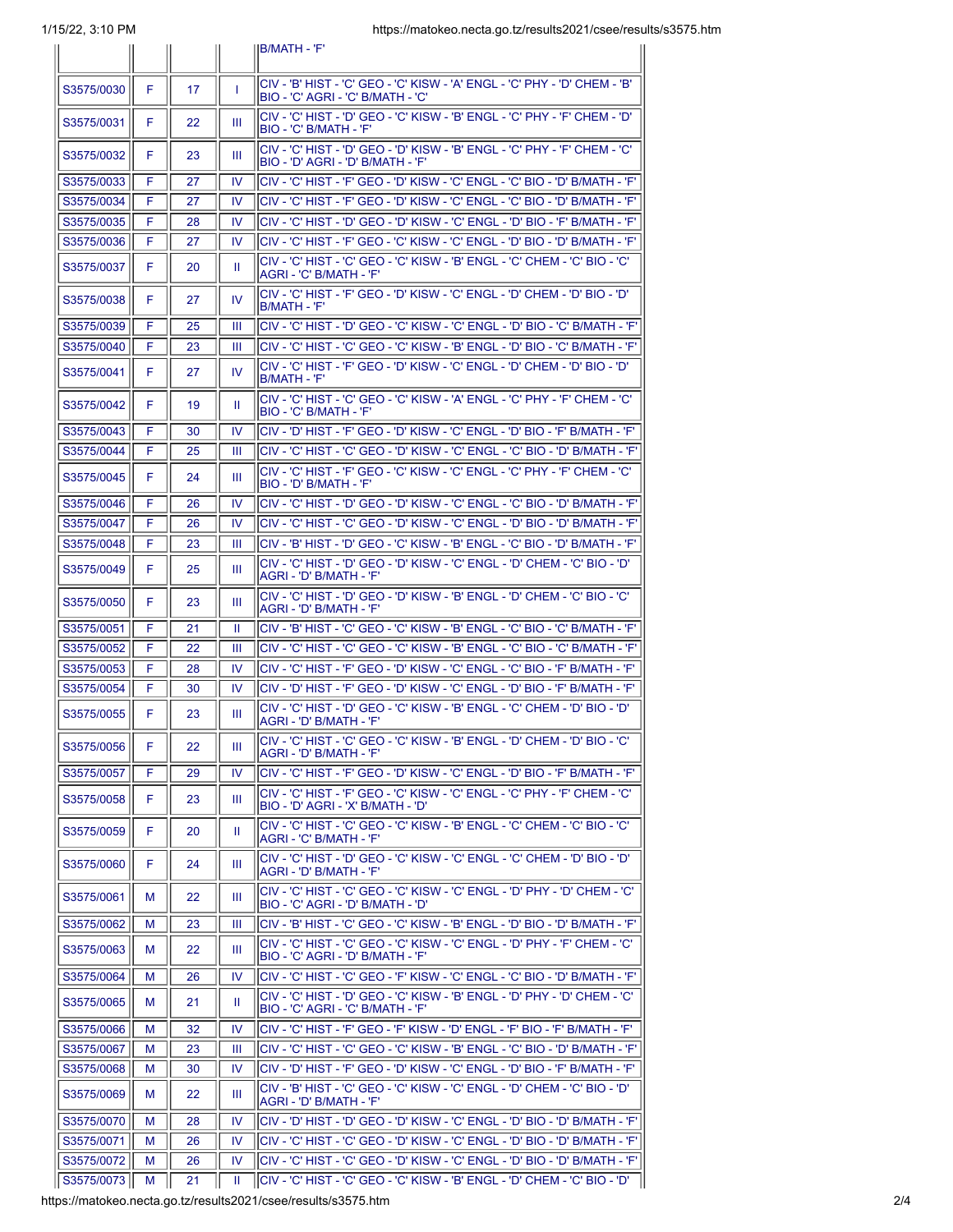|            |   |    |           | <b>IB/MATH - 'C'</b>                                                                                                 |
|------------|---|----|-----------|----------------------------------------------------------------------------------------------------------------------|
| S3575/0074 | м | 26 | IV.       | ICIV - 'C' HIST - 'D' GEO - 'D' KISW - 'C' ENGL - 'D' BIO - 'C' B/MATH - 'F'                                         |
| S3575/0075 | м | 21 | Ш.        | ICIV - 'C' HIST - 'C' GEO - 'C' KISW - 'C' ENGL - 'C' PHY - 'D' CHEM - 'C'<br>BIO - 'C' AGRI - 'C' B/MATH - 'D'      |
| S3575/0076 | м | 24 | Ш         | 'ס' - HIST - 'C' GEO - 'C' KISW - 'C' ENGL - 'D' CHEM - 'C' BIO - 'D'<br>AGRI - 'F' B/MATH - 'F'                     |
| S3575/0077 | M | 26 | IV.       | lCIV - 'С' HIST - 'С' GEO - 'D' KISW - 'С' ENGL - 'D' ВІО - 'D' В/МАТН - 'F'                                         |
| S3575/0078 | м | 26 | <b>IV</b> | 'CIV - 'C' HIST - 'D' GEO - 'D' KISW - 'C' ENGL - 'D' CHEM - 'D' BIO - 'D<br>IB/MATH - 'F'                           |
| S3575/0079 | м | 21 | H.        | 'CIV - 'C' HIST - 'D' GEO - 'C' KISW - 'B' ENGL - 'D' PHY - 'D' CHEM - 'C<br>BIO - 'C' AGRI - 'C' B/MATH - 'D'       |
| S3575/0080 | M | 26 | IV        | 'CIV - 'C' HIST - 'C' GEO - 'D' KISW - 'C' ENGL - 'D' BIO - 'D' B/MATH - 'F                                          |
| S3575/0081 | м | 29 | <b>IV</b> | CIV - 'D' HIST - 'D' GEO - 'F' KISW - 'C' ENGL - 'D' BIO - 'D' В/МАТН - 'F'                                          |
| S3575/0082 | м | 24 | Ш         | 'CIV - 'C' HIST - 'D' GEO - 'C' KISW - 'C' ENGL - 'D' CHEM - 'C' BIO - 'D<br> AGRI - 'D' B/MATH - 'F'                |
| S3575/0083 | М | 22 | Ш         | lCIV - 'C' HIST - 'C' GEO - 'C' KISW - 'B' ENGL - 'C' BIO - 'C' B/MATH - 'F'                                         |
| S3575/0084 | м | 15 | T         | lCIV - 'B' HIST - 'B' GEO - 'C' KISW - 'B' ENGL - 'B' PHY - 'C' CHEM - 'B'<br>BIO - 'B' AGRI - 'C' B/MATH - 'C'      |
| S3575/0085 | м | 23 | Ш         | 'CIV - 'C' HIST - 'C' GEO - 'C' KISW - 'C' ENGL - 'C' PHY - 'D' CHEM - 'D<br>'ס' - BIO - 'ס' AGRI - 'ס' B/MATH - 'ס' |
| S3575/0086 | м | 12 | T         | CIV - 'B' HIST - 'A' GEO - 'B' KISW - 'A' ENGL - 'C' PHY - 'C' CHEM - 'B'<br>BIO - 'B' AGRI - 'B' B/MATH - 'C'       |
| S3575/0087 | м | 28 | IV.       | ICIV - 'D' HIST - 'C' GEO - 'D' KISW - 'C' ENGL - 'D' BIO - 'F' B/MATH - 'F'                                         |
| S3575/0088 | м | 23 | Ш         | ICIV - 'C' HIST - 'C' GEO - 'C' KISW - 'B' ENGL - 'C' BIO - 'D' B/MATH - 'F'                                         |
| S3575/0089 | M | 24 | Ш         | CIV - 'С' HIST - 'С' GEO - 'D' KISW - 'B' ENGL - 'D' BIO - 'С' В/МАТН - 'F'                                          |
| S3575/0090 | м | 20 | Ш         | ICIV - 'C' HIST - 'D' GEO - 'C' KISW - 'B' ENGL - 'C' PHY - 'F' CHEM - 'C'<br>'D' - 'C' AGRI - 'C' B/MATH - 'D       |
| S3575/0091 | м | 20 | Ш         | 'CIV - 'C' HIST - 'C' GEO - 'C' KISW - 'B' ENGL - 'C' PHY - 'D' CHEM - 'C<br>IBIO - 'C' B/MATH - 'C'                 |
| S3575/0092 | м | 31 | IV        | ICIV - 'F' HIST - 'D' GEO - 'F' KISW - 'C' ENGL - 'D' BIO - 'F' B/MATH - 'F'                                         |
| S3575/0093 | м | 24 | Ш         | ICIV - 'C' HIST - 'C' GEO - 'D' KISW - 'C' ENGL - 'D' CHEM - 'D' BIO - 'C'<br>B/MATH - 'F'                           |
| S3575/0094 | м | 20 | Ш         | 'CIV - 'C' HIST - 'C' GEO - 'C' KISW - 'B' ENGL - 'C' PHY - 'D' CHEM - 'C<br>IBIO - 'C' AGRI - 'D' B/MATH - 'C'      |
| S3575/0095 | м | 22 | Ш         | 'CIV - 'C' HIST - 'C' GEO - 'C' KISW - 'C' ENGL - 'C' CHEM - 'C' BIO - 'D<br>AGRI - 'D' B/MATH - 'F'                 |
| S3575/0096 | м | 21 | Ш         | CIV - 'С' HIST - 'В' GEO - 'С' KISW - 'С' ENGL - 'D' СНЕМ - 'С' ВІО - 'С'<br>B/MATH - 'F'                            |
| S3575/0097 | м | 25 | Ш         | lCIV - 'С' HIST - 'С' GEO - 'D' KISW - 'B' ENGL - 'D' BIO - 'D' В/МАТН - 'F'                                         |

|                                    |                                                                 |                         | <b>EXAMINATION CENTRE RANKING</b>       |    |                |                      |                                   |              |                   |    |                             |          |                 |           |
|------------------------------------|-----------------------------------------------------------------|-------------------------|-----------------------------------------|----|----------------|----------------------|-----------------------------------|--------------|-------------------|----|-----------------------------|----------|-----------------|-----------|
|                                    |                                                                 |                         | <b>EXAMINATION CENTRE REGION</b>        |    |                |                      | <b>MANYARA</b>                    |              |                   |    |                             |          |                 |           |
|                                    |                                                                 |                         | <b>TOTAL PASSED CANDIDATES</b>          |    |                |                      | 96                                |              |                   |    |                             |          |                 |           |
|                                    |                                                                 |                         | <b>EXAMINATION CENTRE GPA</b>           |    |                |                      | 3.3635                            |              |                   |    |                             |          |                 |           |
|                                    | <b>CENTRE CATEGORY</b>                                          |                         |                                         |    |                |                      | CENTRE WITH 40 CANDIDATES OR MORE |              |                   |    |                             |          |                 |           |
|                                    | (REGIONWIDE)                                                    |                         | CENTRE POSITION IN ITS CATEGORY         |    |                |                      | 29/130                            |              |                   |    |                             |          |                 |           |
|                                    | (NATIONWIDE)                                                    |                         | <b>CENTRE POSITION IN ITS CATEGORY</b>  |    |                |                      | 778/4141                          |              |                   |    |                             |          |                 |           |
|                                    |                                                                 |                         | EXAMINATION CENTRE DIVISION PERFORMANCE |    |                |                      |                                   |              |                   |    |                             |          |                 |           |
|                                    | <b>REGIST</b><br><b>ABSENT</b><br><b>SAT</b><br><b>WITHHELD</b> |                         |                                         |    |                | $NO-CA$              |                                   | <b>CLEAN</b> | DIV I             |    | <b>DIV</b><br>DIV II<br>III | DIV IV   |                 | DIV 0     |
| 97                                 | 1                                                               |                         | 96                                      | 0  |                | 0                    |                                   | 96<br>3      |                   | 17 | 38                          |          | 38              | $\Omega$  |
|                                    |                                                                 |                         | <b>EXAMINATION CENTRE</b>               |    |                | SUBJECTS PERFORMANCE |                                   |              |                   |    |                             |          |                 |           |
| <b>CODE</b><br><b>SUBJECT NAME</b> |                                                                 |                         |                                         |    | <b>REG</b>     | <b>SAT</b>           | $NO-$<br><b>CA</b>                | W/HD         | <b>CLEAN PASS</b> |    | <b>GPA</b>                  |          | <b>REG/RANK</b> | NAT/RANK  |
| 011                                | <b>CIVICS</b>                                                   |                         |                                         |    | 97             | 96                   | $\Omega$                          | $\Omega$     | 96                | 95 | 3.0521                      |          | 20/155          | 834/4995  |
| 012                                | <b>HISTORY</b>                                                  |                         |                                         |    | 97             | 96                   | $\Omega$                          | 0            | 96                | 78 | 3.6979                      |          | 42/155          | 1242/4970 |
| 013                                | <b>GEOGRAPHY</b>                                                |                         |                                         |    | 97             | 96                   | $\overline{0}$                    | 0            | 96                | 87 | 3.5729                      |          | 32/155          | 925/4990  |
| 021                                | <b>KISWAHILI</b>                                                |                         |                                         |    | 97             | 96                   | $\Omega$                          | 0            | 96                | 96 | 2.6146                      |          | 26/155          | 883/4995  |
| 022                                |                                                                 | <b>ENGLISH LANGUAGE</b> | 97                                      | 96 | $\overline{0}$ | 0                    | 96                                | 95           | 3.5000            |    | 14/155                      | 834/4995 |                 |           |
| 031                                | <b>PHYSICS</b>                                                  |                         |                                         |    | 22             | 22                   | $\Omega$                          | 0            | 22                | 11 | 4.4091                      |          | 95/153          | 2481/4857 |
| 032                                | <b>CHEMISTRY</b>                                                |                         |                                         |    | 45             | 45                   | $\Omega$                          | 0            | 45                | 45 | 3.2000                      |          | 78/155          | 1915/4970 |
|                                    |                                                                 |                         |                                         |    |                |                      |                                   |              |                   |    |                             |          |                 |           |

https://matokeo.necta.go.tz/results2021/csee/results/s3575.htm 3/4